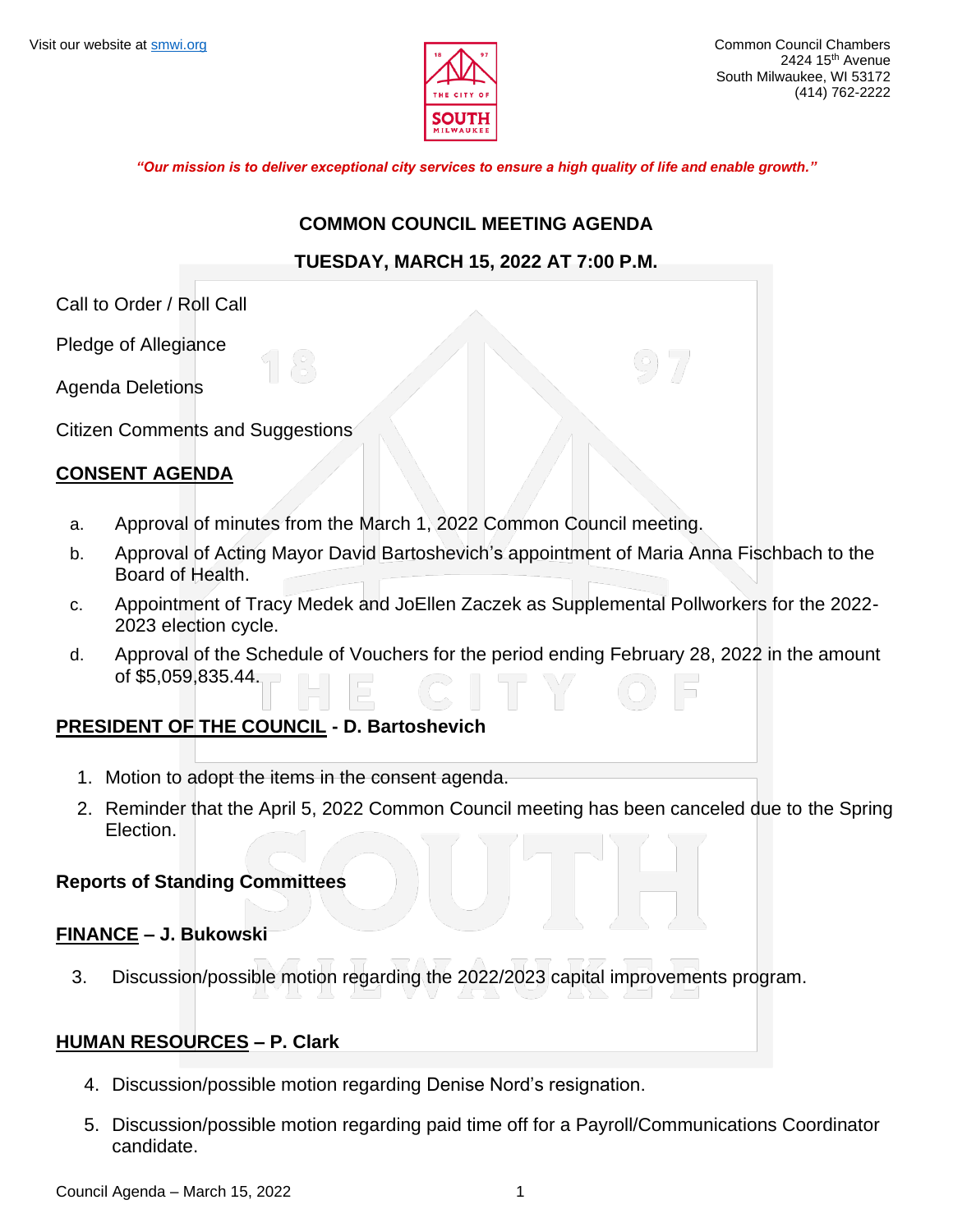- 6. Discussion/possible motion to create a limited term position to oversee the Bucyrus Commons project.
- 7. Discussion/possible motion regarding the Project Manager position description.

## **LEGISLATION & PERMITS COMMITTEE**

## **PUBLIC WORKS AND PUBLIC PROPERTY – C. Maass**

8. Discussion/possible motion to award contract for Bucyrus Commons project.

## **PLAN COMMISSION – B. Briesemeister**

9. Reminder that the next meeting of the Plan Commission is Tuesday, March 22, 2022 at 6:30 p.m.

## **REPORTS OF THE MAYOR**

10. Discussion regarding the South Milwaukee 125<sup>th</sup> Anniversary Celebration.

## **WATER/WASTEWATER COMMISSION – C. Maass**

11. Discussion regarding the Ravine Life Station Improvement Project.

Adjourn.

DAVID BARTOSHEVICH, Acting Mayor KAREN KASTENSON, City Clerk

NOTE: Upon reasonable notice, a good faith effort will be made to accommodate the needs of disabled individuals through appropriate aids and services. Requests should be made as far in advance as possible, preferably a minimum of 48 hours. For additional information contact the City Clerk's office at 414 762-2222.